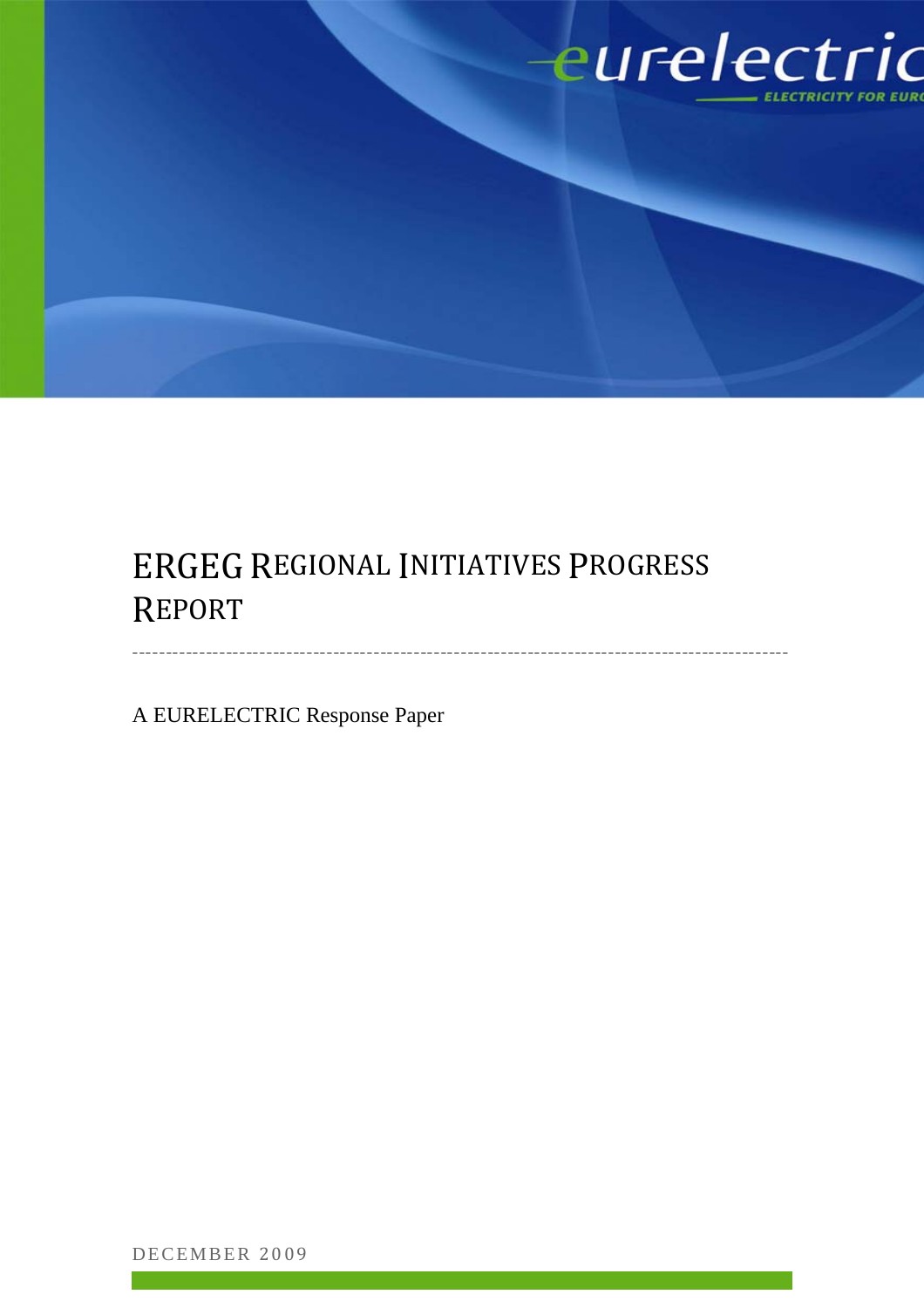

The **Union of the Electricity Industry–EURELECTRIC** is the sector association representing the common interests of the electricity industry at pan-European level, plus its affiliates and associates on several other continents.

In line with its mission, EURELECTRIC seeks to contribute to the competitiveness of the electricity industry, to provide effective representation for the industry in public affairs, and to promote the role of electricity both in the advancement of society and in helping provide solutions to the challenges of sustainable development.

EURELECTRIC's formal opinions, policy positions and reports are formulated in Working Groups, composed of experts from the electricity industry, supervised by five Committees. This "structure of expertise" ensures that EURELECTRIC's published documents are based on high-quality input with up-to-date information.

For further information on EURELECTRIC activities, visit our website, which provides general information on the association and on policy issues relevant to the electricity industry; latest news of our activities; EURELECTRIC positions and statements; a publications catalogue listing EURELECTRIC reports; and information on our events and conferences.



Dépôt légal: D/xxxx/xx.xxx/x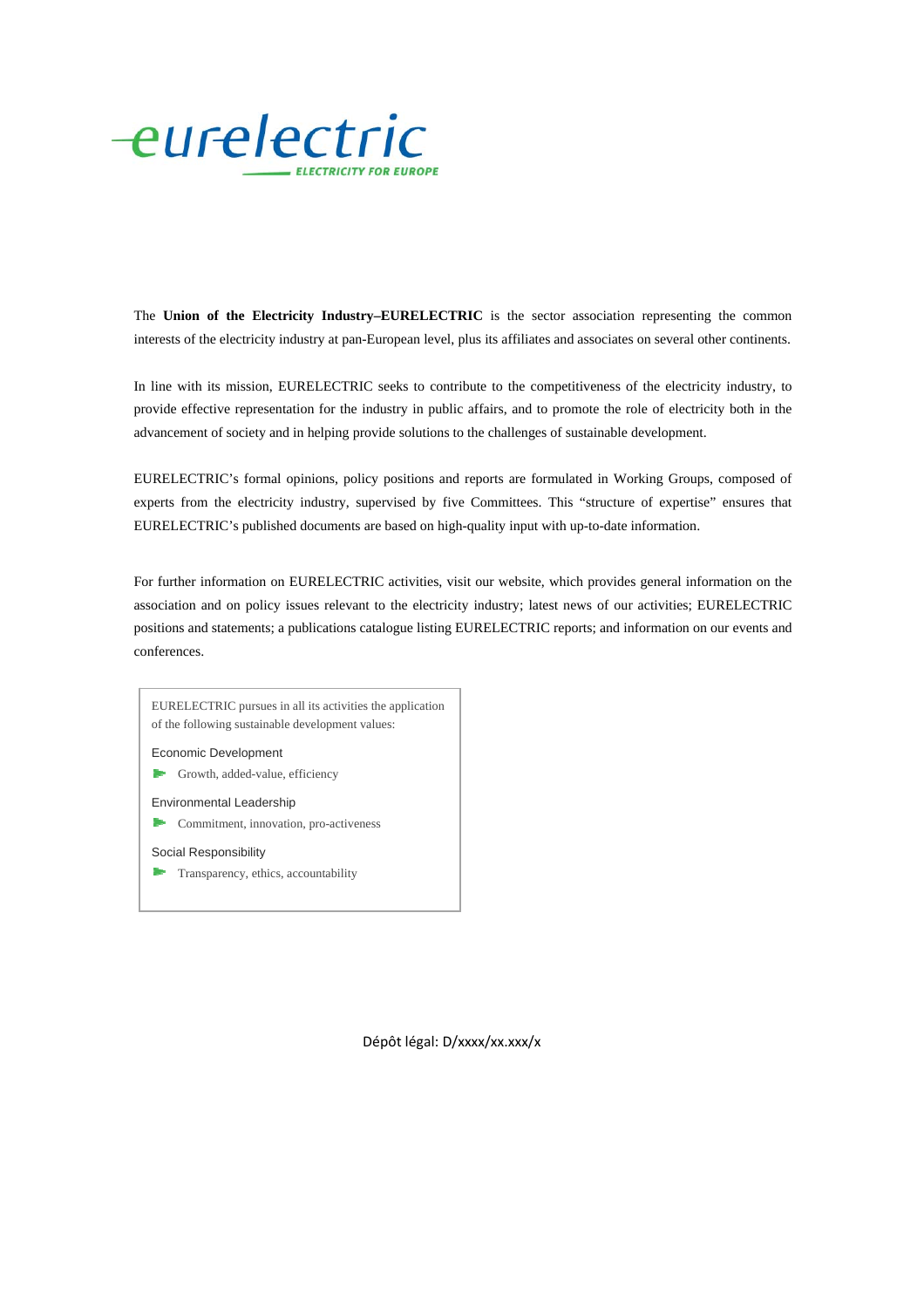# EURELECTRIC RESPONSE TO THE ERGEG REGIONAL INITIATIVES PROGRESS REPORT

‐‐‐‐‐‐‐‐‐‐‐‐‐‐‐‐‐‐‐‐‐‐‐‐‐‐‐‐‐‐‐‐‐‐‐‐‐‐‐‐‐‐‐‐‐‐‐‐‐‐‐‐‐‐‐‐‐‐‐‐‐‐‐‐‐‐‐‐‐‐‐‐‐‐‐‐‐‐‐‐‐‐‐‐‐‐‐‐‐‐‐‐‐‐‐‐‐‐

WORKING GROUP Wholesale Markets & Trading

Mr. Juan José ALBA RIOS (ES), Chairman Mr. Marcel CAILLIAU (BE), Vice-Chairman Mr. Mehmet Feridun ALAK (TR), Mrs. Dominique BAECHLER (CH), Mr. Markos CHAMPAKIS (GR), Mrs. Mihaela CONSTANTINESCU (RO), Mr. Hakon EGELAND (NO), Mr. Håkan FEUK (SE), Dr. Ferenc FRANKO (HU), Mr. John GRIEM (DK), Mr. Egor GRINKEVICH (RU), Mr. Jaakko KARAS (FI), Mr. Fernando LASHERAS GARCIA (ES), Mr. Henrique LOBO FERREIRA (PT), Mr. Tahir MAJID (GB), Mr. Peter O'SHEA (IE), Mr. Ruud OTTER (NL), Mr. Carlo POLIDORI (LU), Ms. Vilma PROKOPAVICIUTE (LT), Dipl.-Ing. Edgar ROECK (AT), Mr. Drago SKORNSEK (SI), Mr. Volker STEHMANN (DE), Mr. Dimitar TANURKOV (MK), Mr. Giuseppe TRIBUZI (IT), Mr. Karel VINKLER (CZ), Mr. Bernhard WALTER (DE), Mr. Krzysztof ZAMASZ (PL), Ms. Audrey ZERMATI-MALKIN (FR)

Anne-Malorie GERON (EURELECTRIC Secretariat), Olga MIKHAILOVA (EURELECTRIC Secretariat), Marco FORESTI (EURELECTRIC Secretariat)

Contact: omikhailova@eurelectric.org - amgeron@eurelectric.org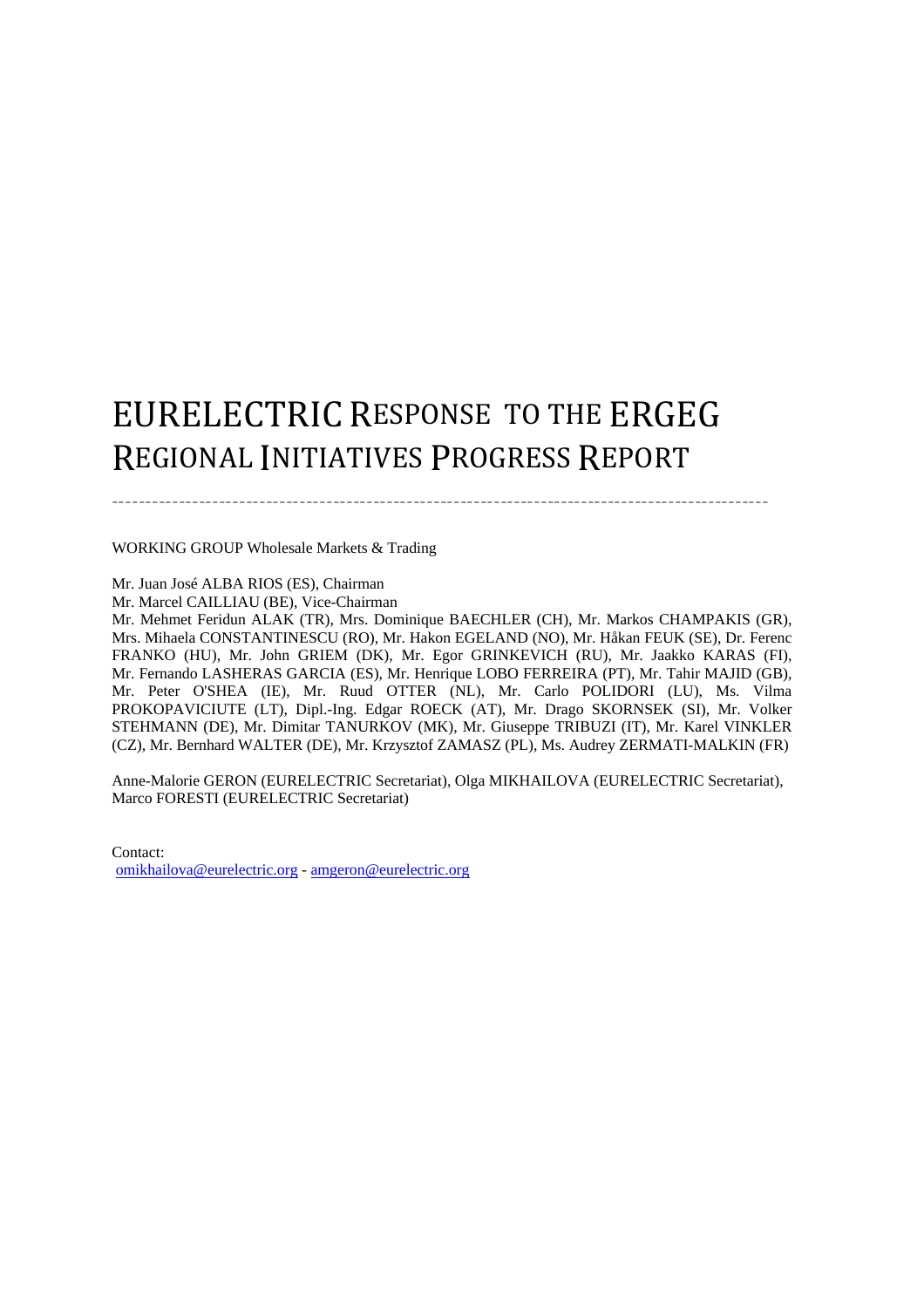#### **EURELECTRIC response paper to the ERGEG Regional Initiatives Progress Report**

## **B.1. From your point of view, what is the main achievement of the Electricity Regional Initiatives process?**

EURELECTRIC strongly supports the development of regional markets in Europe and sees them as a realistic intermediary step towards the single EU electricity market. ERGEG Regional Initiatives have brought a positive contribution ‐ despite their voluntary nature ‐ to the implementation of the Congestion Management Guidelines into the regions, one of the main achievements of the ERI being the establishment of auction offices..

At the same time, it is important to notice that the degree of market integration varies significantly across regions and the gap between most advanced regions and the ones lagging behind has increased over time. Therefore success of the ERI can only be assessed looking at each region separately. EURELECTRIC recognises that better progress has been achieved in regions where the idea of market integration received governmental support.

To ensure progress in all regions, along with coherence and convergence towards the single EU market, an overarching framework with clear targets, deadlines and responsibilities is necessary. Such framework should inter alia integrate feedback from the most successful Initiatives. Once that has been agreed and defined by all key stakeholders, work should commence on its implementation. EU Institutions, who are politically responsible for the goal of an integrated Pan‐European market, should ensure high‐level coordination and monitoring of the process.

Attention should also be put to other issues, which are impacting real market integration such as regulated end users tariffs and other national protectionist measures so that the coupling of wholesale markets can also be followed with progress in these related matters.

## **B.2. What should be the framework conditions for having flow‐based capacity calculation based on a common grid model implemented in practice?**

The flow‐based (FB)method, which must be applied across an entire (at least synchronous) region in the same fashion, naturally requires strong cooperation among TSOs and would therefore contribute to the objective of regional integration. With this method, TSOs should adopt on a regional basis the same standards for calculating grid capacity in each control zone, the same procedures and assumptions and the same regional grid model.

Establishment of a European‐wide common grid model (EU‐CGM) will require the same level of information and coordination between TSOs with regard to

- reliability assessment based on the EU-CGM
- security analysis (capacity assessment) based on the EU-CGM
- curative redispatch measures based on a EU-CGM to guarantee firmness.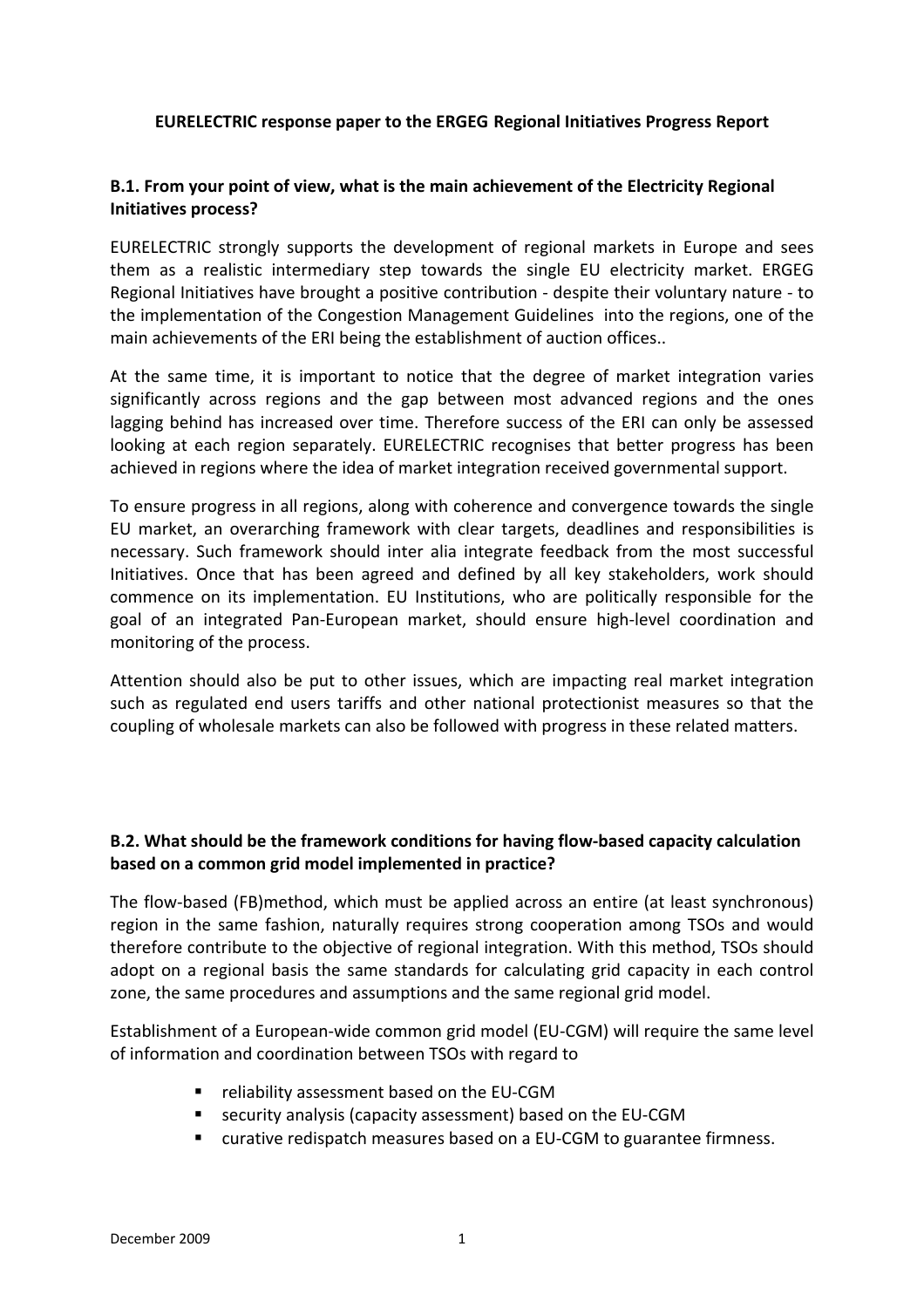Border capacities (BCs) and Power Transfer Distribution Factors (PTDFs) should not be set bilaterally by neighbouring TSOs, as is now the case for NTC/ATC values, but should be discussed and agreed regionally by a competent regional entity under effective supervision or at least detailed monitoring by the competent regulatory bodies. This appears to be the effective way of ensuring compliance with the agreed operational standards, guaranteeing the transparency and credibility of the grid calculations for all market participants and thus leading to optimal gains in economic welfare.

The exact structure and powers of this regional entity should be worked out by the competent regulatory authorities and TSOs in collaboration with market participants. It could for example take the form of a regional capacity allocation office. Without an integrated operational setup, FB method will not deliver sufficient value-added to the system operation.

Issues related to the legal responsibility for grid security that would arise from the creation of such a centralised authority would also need to be addressed by the competent regulatory authorities and the TSOs.

In this context, we also want to refer to the question B.4 about the transparency requirements that are necessary to make flow‐based calculation successfully implemented together with flow‐based allocation.

EURELECTRIC welcomes the establishment of an Ad Hoc Advisory Group (AHAG) of stakeholders, decided at the last Florence Forum, which will monitor concrete projects and provide guidance for the elaboration of the framework guidelines and the network codes. In particular, EURELECTRIC welcomes the project to develop a European capacity calculation concept based on a common grid model and flow based calculation, where clear benefits can be demonstrated.

Given the innovative characteristic of the FB method and the highly meshed European network, it is recommended that this method only becomes operational after extensive shadow tests.

# **B.3. What do you believe should be the short‐ and long‐term goals for a regional approach to capacity allocation?**

EURELECTRIC believes that the below listed goals will help drive a coordinated and integrated wholesale markets. To achieve them, strong political support and closer Member States' involvement are key enablers.

These goals (2010‐2015) are as follows:

- Introduce market coupling within and between the regions for all physical cross-border capacity on the basis of the above mentioned governance model and following on an implementation roadmap
- Ensure implicit continuous allocation of intra‐day capacity via the implementation of a continuous European cross‐border intra‐day platform
- Introduce a 'TSO-TSO with common merit order' model to integrate cross border balancing markets.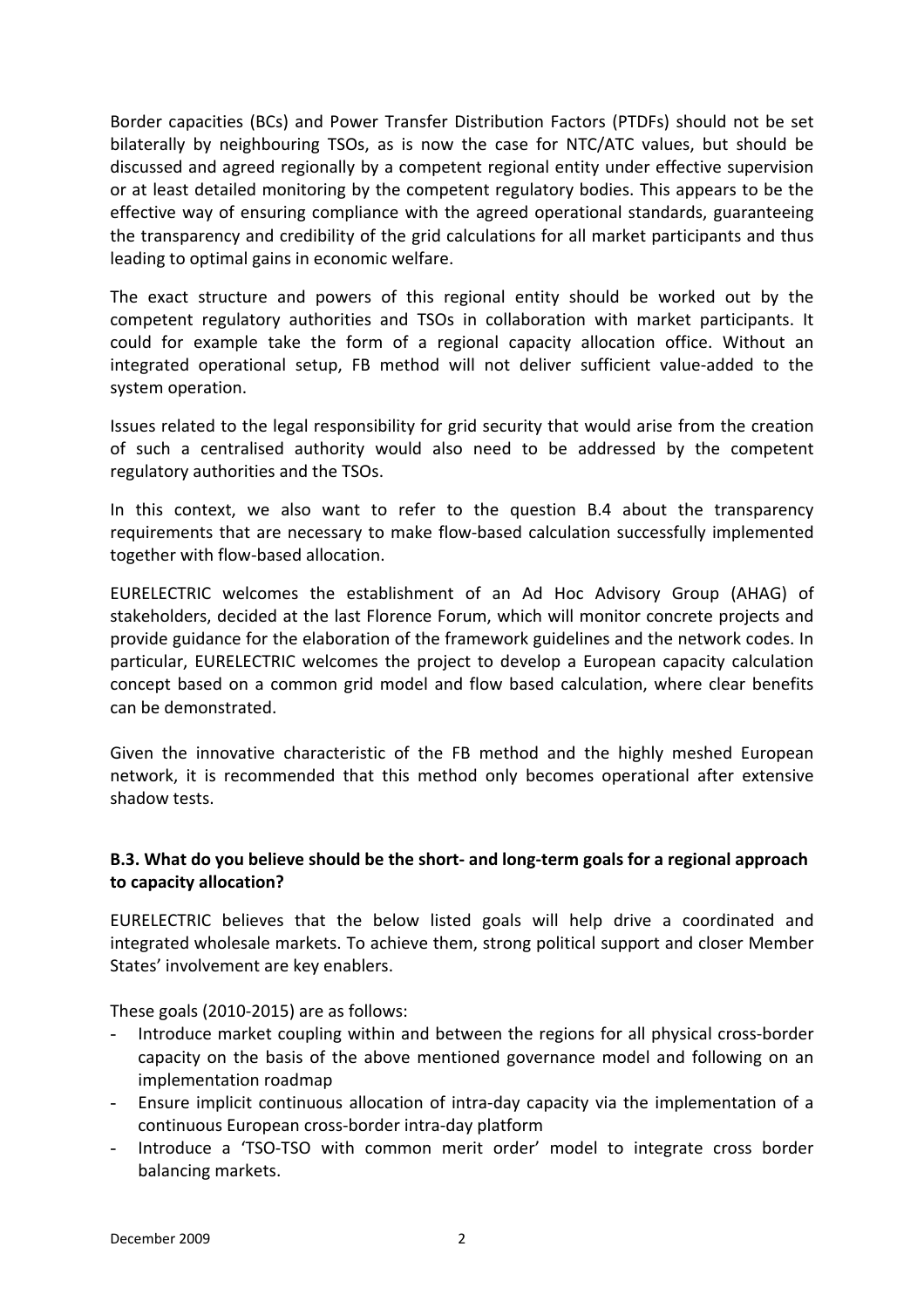In order to achieve these goals, it will be crucial to:

- Reach consensus over a target model for the EU capacity allocation and congestion management framework between all major stakeholders, to be applied in a consistent manner between and across the regions so as to create a level‐playing field (2010)
- Increase coordination between different projects and regions on the EU/interregional level in order to avoid overlap and to ensure consistency with the agreed target model
- Ensure close and robust cooperation between TSOs and Power Exchanges, which primarily depends on agreement on the governance framework and definition of new functions, roles and responsibilities against the background of the adoption of the  $3^{rd}$ Energy Package.

Attention should also be paid to current impediments to liquid wholesale markets such as the continuation of end‐users regulated tariffs and the existence of import/export bans on certain interconnectors.

## **B.4. Do you consider transparency requirements for capacity calculation sufficient? If not, what do you need additional data/information for?**

No, we note that most of TSOs do not provide sufficient information to market parties on **how** the capacities are calculated. To ensure transparency and market's trust in the values defined by TSOs they should clearly explain how assumptions are made, how different drivers/factors are included in the calculation and how final results are calculated.

Market parties also do not get the necessary feedback from TSOs, which would enable them to understand the **results** (i.e. the offered capacity to the market, both inside markets and cross‐border). It is also fundamental that in the case of pilot projects related to flow‐based calculation and allocation processes, these projects are run in a way that will help build trust in the market. It would be advisable in this case to offer the market a potentially simplified model allowing them to get familiar with the mechanism and to understand the end results and underlying assumptions. This should ideally be done on an ex‐ante basis or ‐as a minimum – on an ex-post basis. Clarification of the details will entail an interactive debate between TSOs and market parties, and will lead to an improved calculation process.

Due to this lack of transparency market parties often have the impression that capacity amounts offered to the market are too conservative and that margins are larger than what is required for network security margins. In some regional markets, there are also concerns over growing security margins whilst the capacity offered to the market is declining. There also concerns that TSOs are not sharing sufficient data between themselves, which as result limits usage of potential extra capacity.

We have frequently verified that calculation methods and results across the borders are asymmetric and therefore believe that TSOs should provide full transparency on the way they make their calculation.

There is overall a striking difference between the information on capacity data (transparency on fundamental network data), which has improved over the years and the still poor information which is persisting on capacity calculation.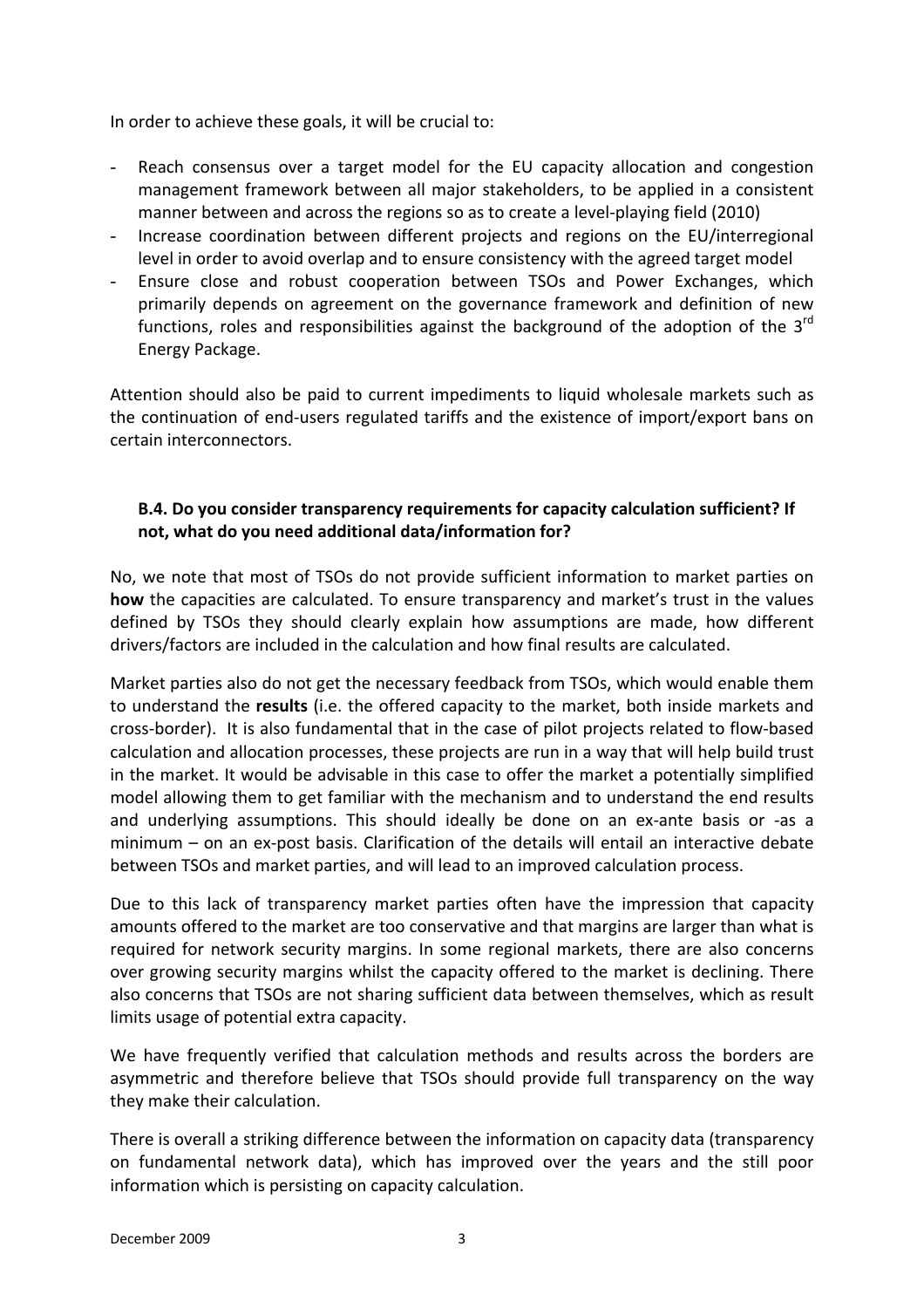## **B.5. What practical steps should be taken at an interregional level to ensure an efficient and harmonised approach to capacity allocation in the 1) long‐term; 2) day‐ahead; and 3) intraday markets?**

#### Long term

We believe that the best way to ensure efficiency and harmonisation in the development of long-term capacity markets is to agree at the EU level some key requirements, which will then be applied by regulators and TSOs at regional level.

Some of the basic features of an EU wide target model have been already agreed within the PCG work as presented at the December Florence Forum in Rome and should serve as guiding principles to coordinate the work within and between the regions. Detailed specifications of the target model defined at the EU level together with a concrete implementation roadmap will improve the regional markets and help drive an inter‐regional process converging towards a single integrated EU market.

We believe that these above mentioned topics are instrumental in bringing wholesale markets together, thereby creating large and liquid spot markets where spot prices can be seen as the reference price. In addition to this, attention should also be paid to making concrete steps towards physically/financially firm transmission rights (via for example TSO incentives) based on a harmonised definition of force majeure. EURELECTRIC in this respect fully supports the conclusions of the PCG. We believe that the current 'use-it-or lose it' mechanism should be promptly replaced with use‐it‐or‐sell‐it principle on all borders where capacity rights are allocated physically.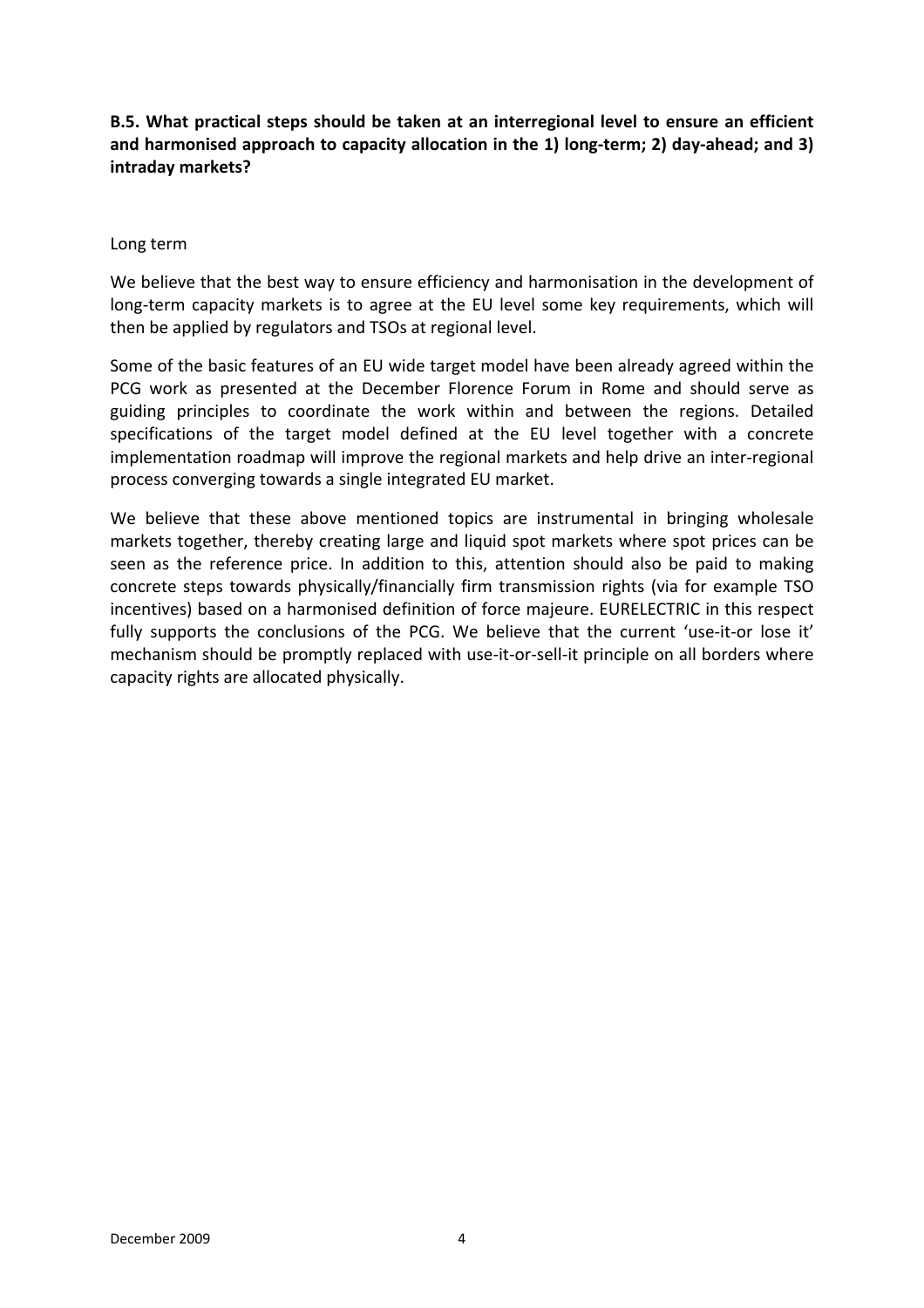#### Day‐ahead

In our opinion, agreement on the EU-wide target model will be key to making progress in DA market coupling projects. EURELECTRIC fully supports Single Price Coupling all over Europe as the target model (as agreed in the PCG project).

The further work on the target model should comprise two major elements:

- Development of a single matching algorithm that will enable establishment of prices and volumes across all borders between the "PX market areas" and/or bidding areas compatible with capacity calculation.
- Agreement on a governance model that will clearly elaborate functions and responsibilities of power exchanges and TSOs. Market stakeholders should be consulted and market parties' needs should be taken into account when making the final choice between various alternatives of governance arrangements. To facilitate involvement of market parties in the process, a permanent follow‐up function via an advisory board or similar should be envisaged.

When it comes to implementation, EURELECTRIC recognises that stakeholders should reach agreement on a pragmatic and feasible sequential approach, as it will be difficult to proceed with market coupling in several regions at once. One of the possible natural sequence has been outlined in the PCG proposal for a DA roadmap.

#### Intraday

EURELECTRIC welcomes the outcome of the PCG project where consensus on Implicit continuous allocation (continuous trading) as target model for the intraday timeframe was reached.

The implementation of the target model will include establishment of common principles, development of centralized capacity management and shared order book function as well as step-wise regional spread-out. Similar to DA, it will require coordination between regions and agreement on a pragmatic and feasible sequential approach.

In our view, agreement on a target model for all three timeframes can be achieved independently of each other due to limited interdependencies between these timeframes.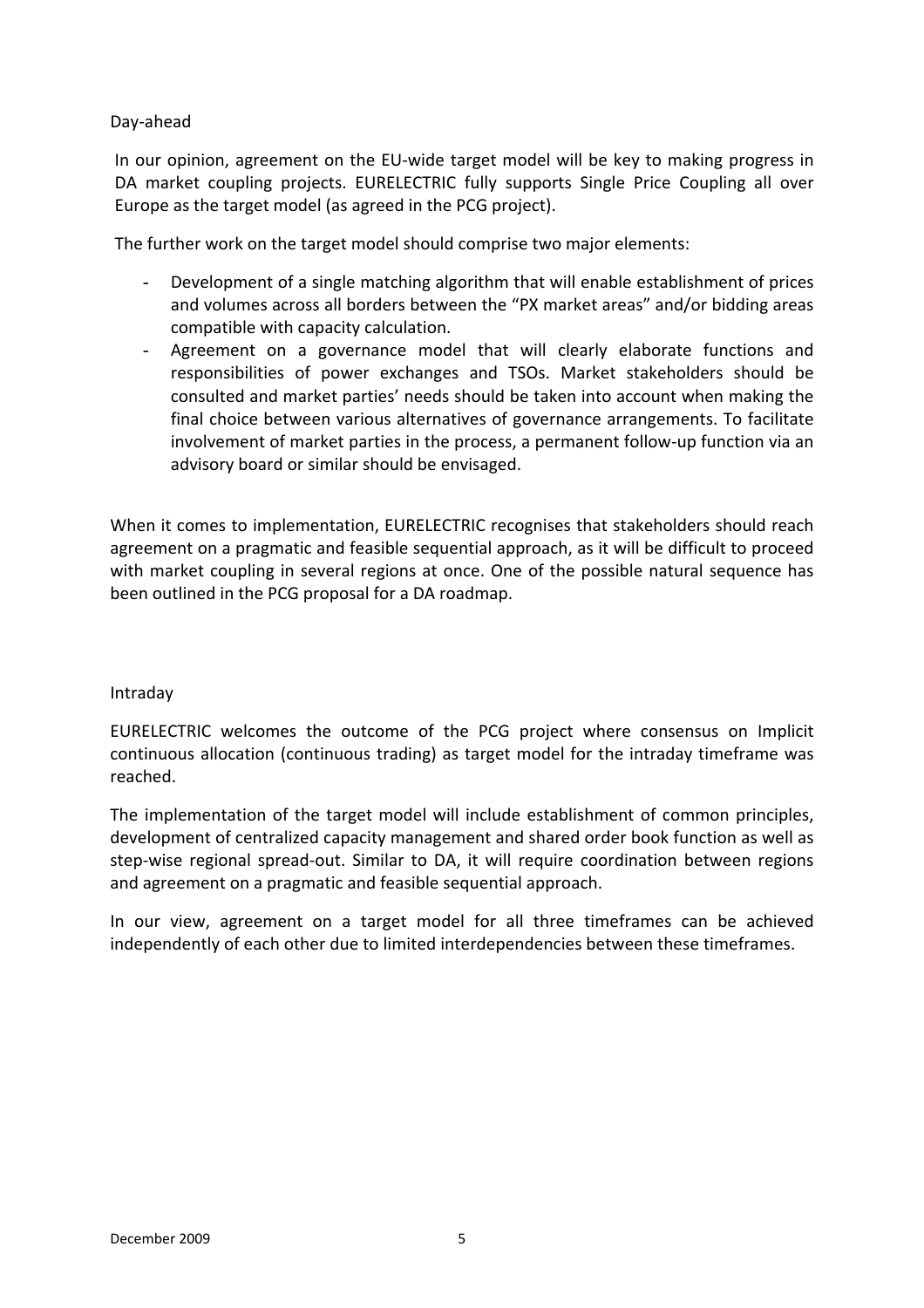### **B.6. What are the future challenges in ensuring that allocation mechanisms across all timeframes can work together?**

Due to the fact that electricity markets have been historically national and very diverse (in terms of industry structure, generation mix, market model features, etc.), regional integration has been and remains very challenging.

However, in our opinion it is now crucial to use the momentum created in the PCG project and to develop an overall consensus on the target model for the EU-wide capacity allocation and congestion management for different timeframes. Without a clear EU‐wide target model, it will be difficult to coordinate between regional market developments and make the next step towards inter‐regional integration and ultimately an EU‐wide electricity market.

EURELECTRIC recognises the value of bottom‐up initiatives in achieving a single electricity market. In doing so, it is essential to ensure that regions develop in a consistent manner. This requires in our view that these local/regional initiatives (in particular those which are recent) are closely coordinated and monitored in order to make them compliant with the target model. Should it not be the case, necessary pragmatic steps should be identified and planned to align them up with the target model.

In our view, the ERGEG Ad Hoc Advisory Group (AHAG) established at the last Florence Forum should have a role in coordinating and monitoring these existing initiatives as well as advising new initiatives on their consistency and appropriateness in relation to the target model.

EURELECTRIC believes that AHAG will also be able to effectively contribute to interregional coordination by giving advice to ERI regarding the planning and coordination of market coupling projects.

EURELECTRIC strongly supports the need to reach agreement between all major stakeholders on a roadmap with clear milestones and deadlines. The roadmap should be based on a realistic view reflecting a possible natural path of market integration, in which most advanced regions merge first and the less developed regions join them in the next phase.

The agreement on a possible roadmap for Day‐Ahead reached in the PCG project has been a positive experience and similar agreements should be reached for Intra‐Day and Forward.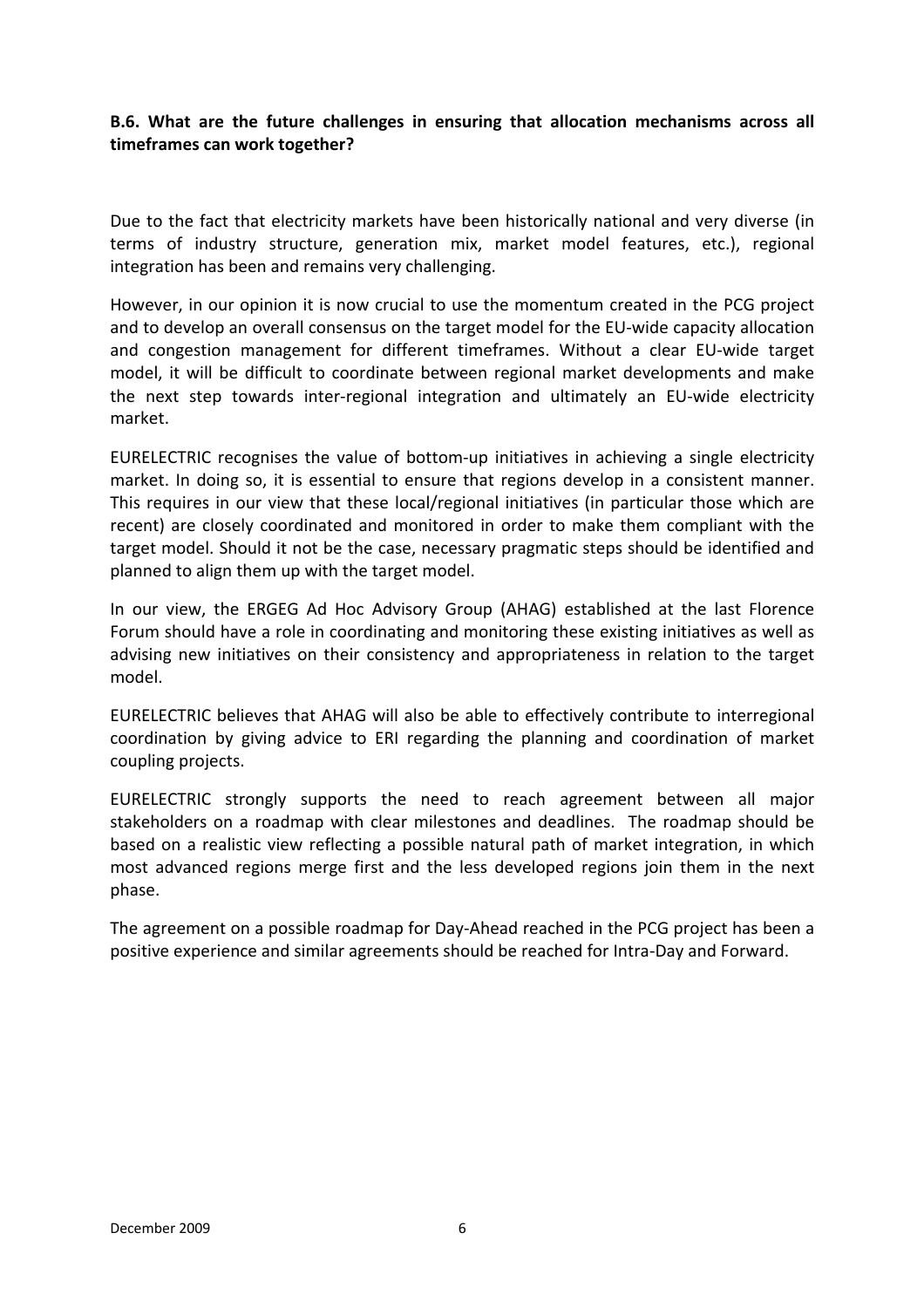**B.7. Do you consider that achievements by different regions towards a harmonised set of rules at regional level for long–term capacity allocation merit further work or should there be more emphasis put on inter‐regional harmonisation (considering that this may impede short‐term regional progress)?**

We believe that progress should be made in parallel inside the regions and between regions.

Some basic steps can be taken at regional level to improve the efficiency of long term capacity allocation and do not have to be coordinated at a wider scale. This can be done for example by introducing the use it or sell it principle, ensuring (financial) firmness, coordinating long term auctions inside regions (through common auction offices) and establishing secondary markets. A common platform for trading transparently these capacities is wishful.

Harmonisation of products (multi annual, annual, quarterly, monthly, etc.), auction rules and procedures inside regions and between regions are crucial to speed up market integration: this process has to be made consistent EU‐wide, be based on best practices already in place in certain regions and further evolve towards one single agreed EU model.

The more regional markets will progress, the more they will have to converge towards a common target model, which in the meantime will have to be defined at the EU level. With regard to this point, we believe that some important points have already been agreed among all stakeholders within the PCG work and the final target model can be further defined in more details during the next 6‐12 months. The features of this agreed EU target model will have to guide any future development of regional models either through voluntary implementation or through the implementation of binding network codes, which will later include the specifications of the target model.

# **B.8. Do you think that extending the geographical scope of existing auction offices is advisable/feasible?**

With regard to extending the geographical scope of existing auction offices, a pragmatic approach should be followed to ensure at the same time quick implementation and effective market integration. Practically this will imply coordination of tasks between existing auction offices without creating new structures/entities or overlapping functions/responsibilities if the relevant entities already exist. It will thus avoid unnecessarily high management costs.

Tasks of Central Auction Offices should also be extended: some auction offices are only involved in the allocation process, while others are involved in the capacity calculation or the nomination process. In the final stage all these activities (including secondary market of capacity rights, intermediate for market coupling, intermediate for cross-border intraday process etc) should fall within the remits of the central auction office.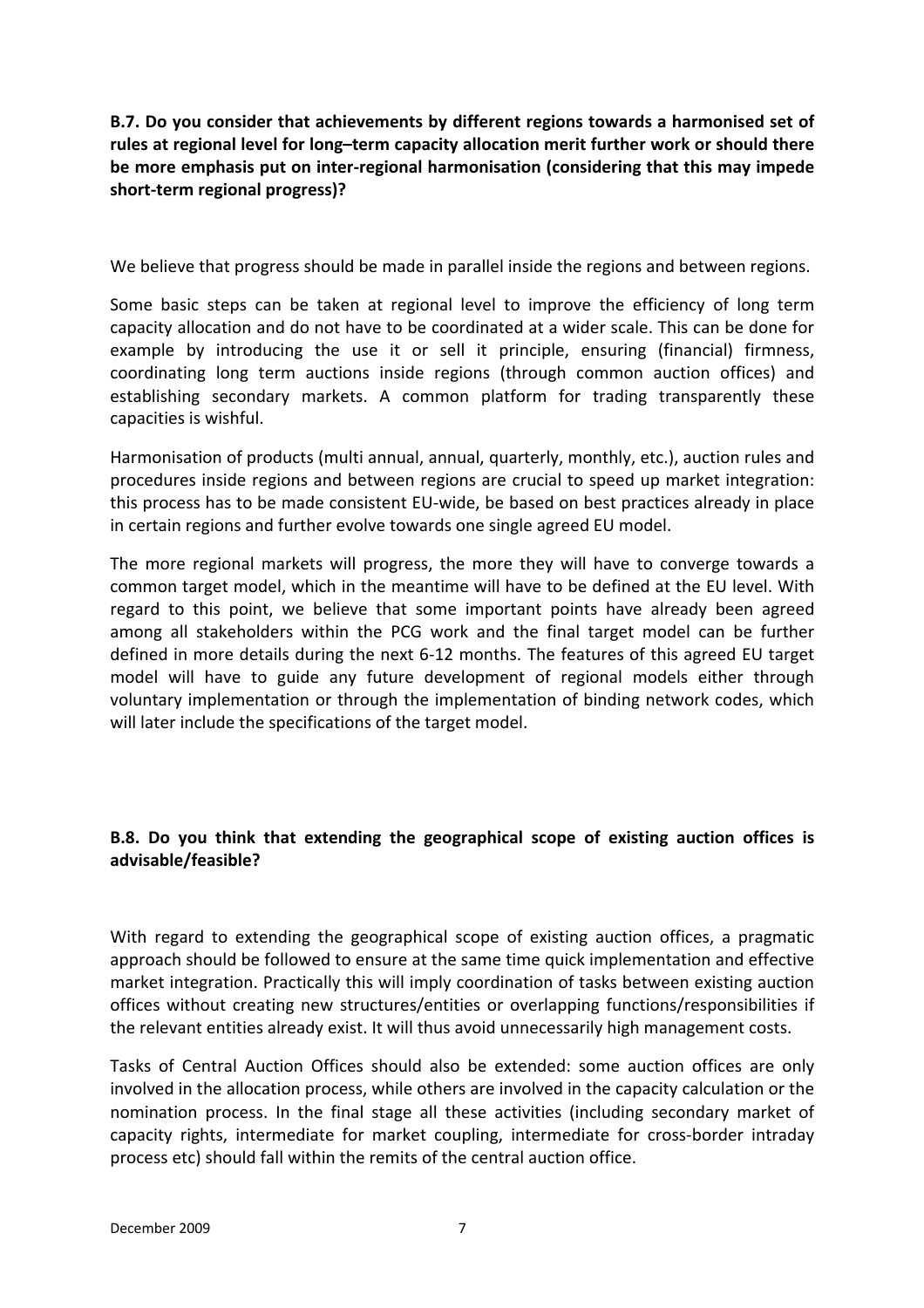We also believe that the process has to be coherent with the progressive coupling of regions. If a region expands, the existing auction office can extend its activities to the additional markets/price areas, if the borders of these new markets are regulated by central auction office.

As a general recommendation for existing and future auction offices, EURELECTRIC calls for progressive harmonisation of offices structures and auction rules. As the recent Commission study on the regional initiatives concludes, if different models of auction offices are in place, this would create obstacles to further integration of regional markets. Stronger steering by relevant authorities is required to achieve further progress.

We are indeed convinced that a step-wise integration of the central auction offices towards one European auction office (at the latest by 2015) would enhance the harmonisation process of allocation rules, and also lead to a harmonisation of the IT platforms making market operations more efficient.

## **B.9. Do you agree with price market coupling as the target model for day‐ahead capacity allocation?**

EURELECTRIC fully supports price coupling as the target model for day‐ahead capacity allocation. This will be facilitated through the development of a common grid model as it will contribute to maximizing NTC values available to the market and implementing loop flows controls as well as information exchange between TSOs.

For further EURELECTRIC comments on this issue, see our response to B4.

# **B.10. How important do you consider further development of cross‐border balancing solutions? Which model do you consider appropriate and efficient?**

Integration of balancing markets across Europe will be instrumental in accommodating renewable power into the grid.

EURELECTRIC supports the agreement on a high‐level target model that has been reached in the PCG project, namely the TSO‐TSO with common merit order (with TSO‐BSP, multi‐TSO‐ TSO as intermediate steps) and believes that further work on defining the detailed features of the target model should be continued.

In our view, the target model should in principle support the cross-border capacity allocation in the most efficient sequence, exclude any capacity charges (as only remaining capacity left from previous timeframes should be used for cross border balancing) as well as be based on marginal pricing for balancing energy.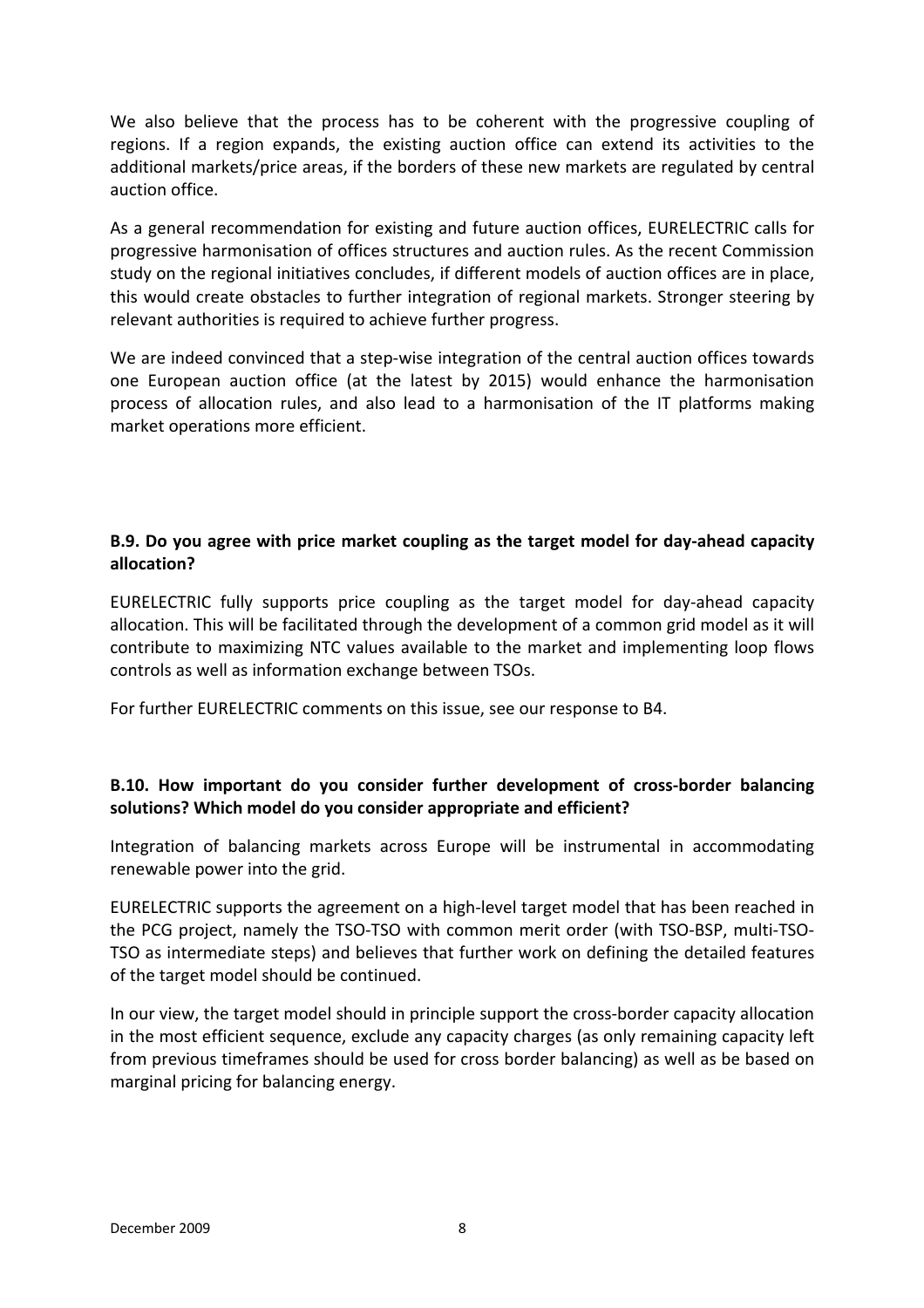We also support a pragmatic approach towards integration of cross border balancing markets. Integration should start with pilot projects, harmonisation of gate closures and technical characteristics. Effects of integration of cross border balancing markets should be studied using the experiences of the pilot projects. The impact of the cross‐border balancing markets on optimisation of social welfare as well as contribution to security of supply should be carefully analysed. We also recognise that development of cross‐border intraday market will positively contribute to efficient functioning of balancing markets.

## **B.11. Do you share ERGEG's view that significant progress in transparency has been reached thanks to the ERGEG Regional Initiatives? What steps should be taken in order to enhance transparency further?**

We believe that progress on the European level has been positive though limited. Electricity generators have contributed to this by engaging in voluntary disclosure of relevant production data within the framework of the ERI. The regional initiatives have thus achieved some important progress with the drafting of the Transparency reports (based on 2006 Guidelines for Good Practice) and their adoption in some regions.

We call for lead regulators of the other regions to enforce the rules agreed at regional level as a first step towards a common EU approach with a list of transparency requirements agreed among all stakeholders. However, a binding process is still lacking at the EU level to ensure harmonisation of rules in all regions and a level-playing field for all generators.

In relation to this fundamental data on market transparency, EURELECTRIC therefore believes that this issue needs to be handled promptly in the form of a legally binding instrument (eg. new legislation or revision of the existing congestion management guidelines). We believe that this is the intent of the comprehensive approach, which the Commission is in the process of elaborating

We also believe that it is of paramount importance to avoid duplicating administrative costs on operators due to different regulation levels: provisions on transparency and exchange of information should therefore be harmonised on European level and should lead to coherent arrangements that minimise administrative and bureaucratic burden operators.

In this context, there could also be room for network codes strictly based on detailed framework guidelines prepared by ERGEG/ACER and associated network codes developed by ENTSO‐E, which describe information exchange and publication requirements together with other technical aspects.